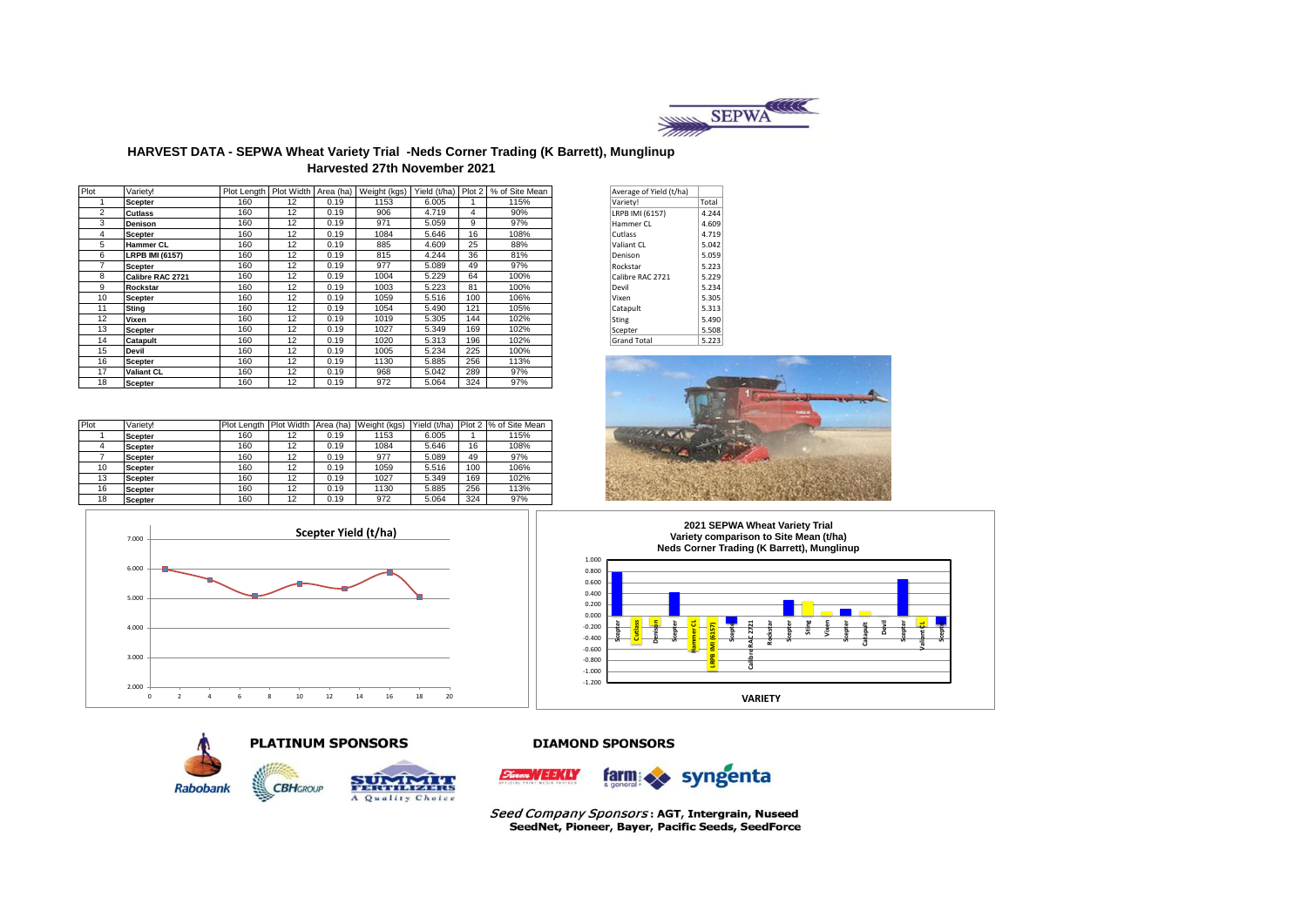



|      |                  | Yield  |                |
|------|------------------|--------|----------------|
| Plot | Variety!         | (t/ha) | % of Site Mean |
| 1    | Scepter          | 6.005  | 115%           |
| 2    | Cutlass          | 4.719  | 90%            |
| 3    | Denison          | 5.059  | 97%            |
| 4    | Scepter          | 5.646  | 108%           |
| 5    | Hammer CL        | 4.609  | 88%            |
| 6    | LRPB IMI (6157)  | 4.244  | 81%            |
| 7    | Scepter          | 5.089  | 97%            |
| 8    | Calibre RAC 2721 | 5.229  | 100%           |
| 9    | Rockstar         | 5.223  | 100%           |
| 10   | Scepter          | 5.516  | 106%           |
| 11   | Sting            | 5.490  | 105%           |
| 12   | Vixen            | 5.305  | 102%           |
| 13   | Scepter          | 5.349  | 102%           |
| 14   | Catapult         | 5.313  | 102%           |
| 15   | Devil            | 5.234  | 100%           |
| 16   | Scepter          | 5.885  | 113%           |
| 17   | Valiant CL       | 5.042  | 97%            |
| 18   | Scepter          | 5.064  | 97%            |

### **Site Details**

### **Plot Dimensions**

| Length (m) | Width (m) | Area (m2) | <b>Conversion Factor</b> |
|------------|-----------|-----------|--------------------------|
| 160        | 12        | 0.19      | 5.21                     |



# **PLATINUM SPONSORS**



### **DIAMOND SPONSORS**



Seed Company Sponsors: AGT, Intergrain, Nuseed SeedNet, Pioneer, Bayer, Pacific Seeds, SeedForce



#### **Statistical Analysis**

| Soil Description: | Sandy Gravel               | Site Mean (t/ha)                | 5.223  |
|-------------------|----------------------------|---------------------------------|--------|
| Date Sown:        | Friday, 21 May 2021        | Probability                     | 0.304  |
| Date Harvested    | Saturday, 27 November 2021 | Least significant difference 5% | 0.9594 |
| Seeding Rate:     | 100 ka/ha                  | <b>CV %</b>                     | 7.0    |